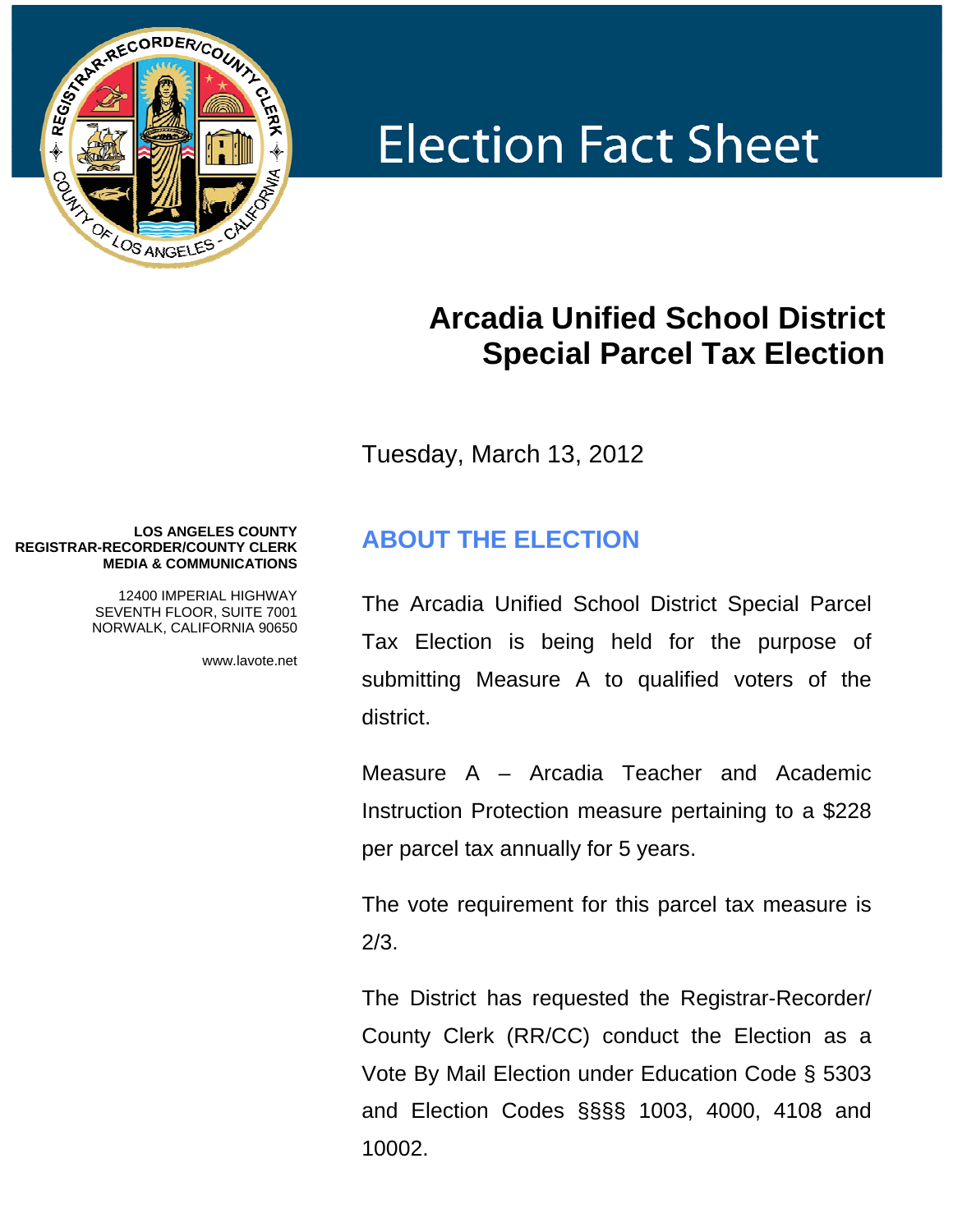## **ELECTION STATISTICS**

#### **ESTIMATED COST: \$188,000**

#### **VOTER REGISTRATION:**

Active Registered Voters: **28,616**\*

Registered Permanent Vote By Mail Voters: **7,578**\*

\*Figures as of 03/01/12

#### **VOTE BY MAIL VOTING:**

Ballots Mailed: **29,946**\* Ballots Returned to Date: **6,415**\*

\*Figures as of 03/01/12

#### **VOTING PRECINCTS:**

Vote at Poll Precincts: **0\***  Vote By Mail Precincts: **45** 

Average Voters per Vote By Mail Precinct: **636**

\*This is an all mail ballot election. There will be no Vote at Poll Precincts.

#### **BALLOT GROUPS: 1**

Number assigned to a group of ballots containing the same contests.

#### **POLLWORKERS: 0**

This is an all mail ballot election. There will be no Vote at Poll Precincts.

#### **CHECK-IN CENTERS (CICS): 0**

This is an all mail ballot election. There will be no Vote at Poll Precincts.

#### **MULTINGUAL SERVICES:**

Under federal law, voter information, including sample ballot booklets, containing Vote By Mail instructions, are available in English as well as Chinese, Spanish, Vietnamese.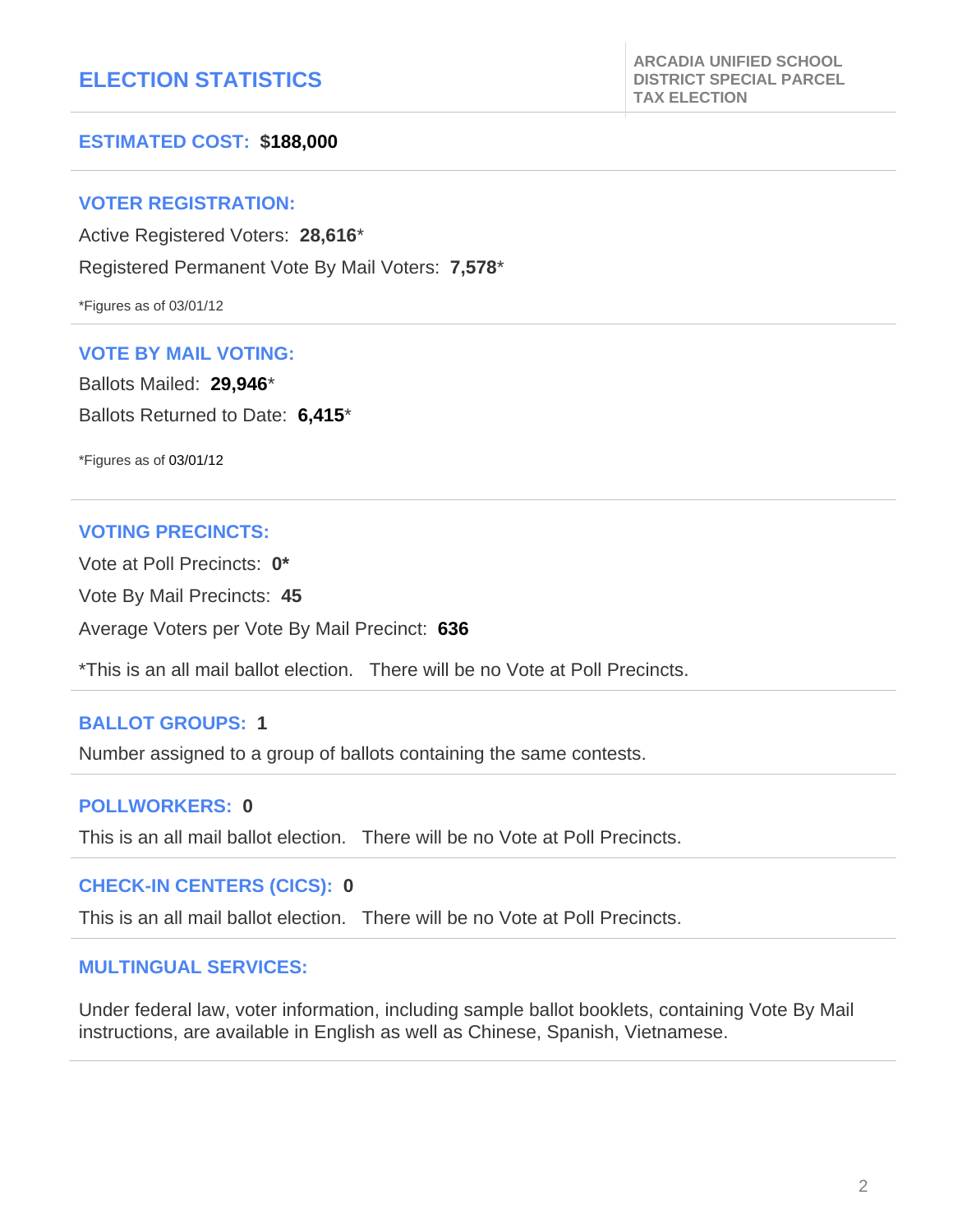## **REGISTRATION AND VOTER TURNOUT**

# **ARCADIA UNIFIED SCHOOL DISTRICT ELECTIONS 2000-2011\***

|                                    | <b>REGISTRATION</b> | <b>BALLOTS CAST</b> | % BALLOTS CAST |
|------------------------------------|---------------------|---------------------|----------------|
| 4/21/09<br><b>Bd. of Education</b> | 29,728              | 4,034               | 13.57%         |
| 4/15/03<br><b>Bd. of Education</b> | 27,905              | 5,091               | 18.24%         |
| 4/17/01<br><b>Bd. Of Education</b> | 28,718              | 5,949               | 20.72%         |
|                                    |                     |                     |                |

\*Figures derived from the Los Angeles County Registrar-Recorder/County Clerk's 2004-2011 Statement of Votes Cast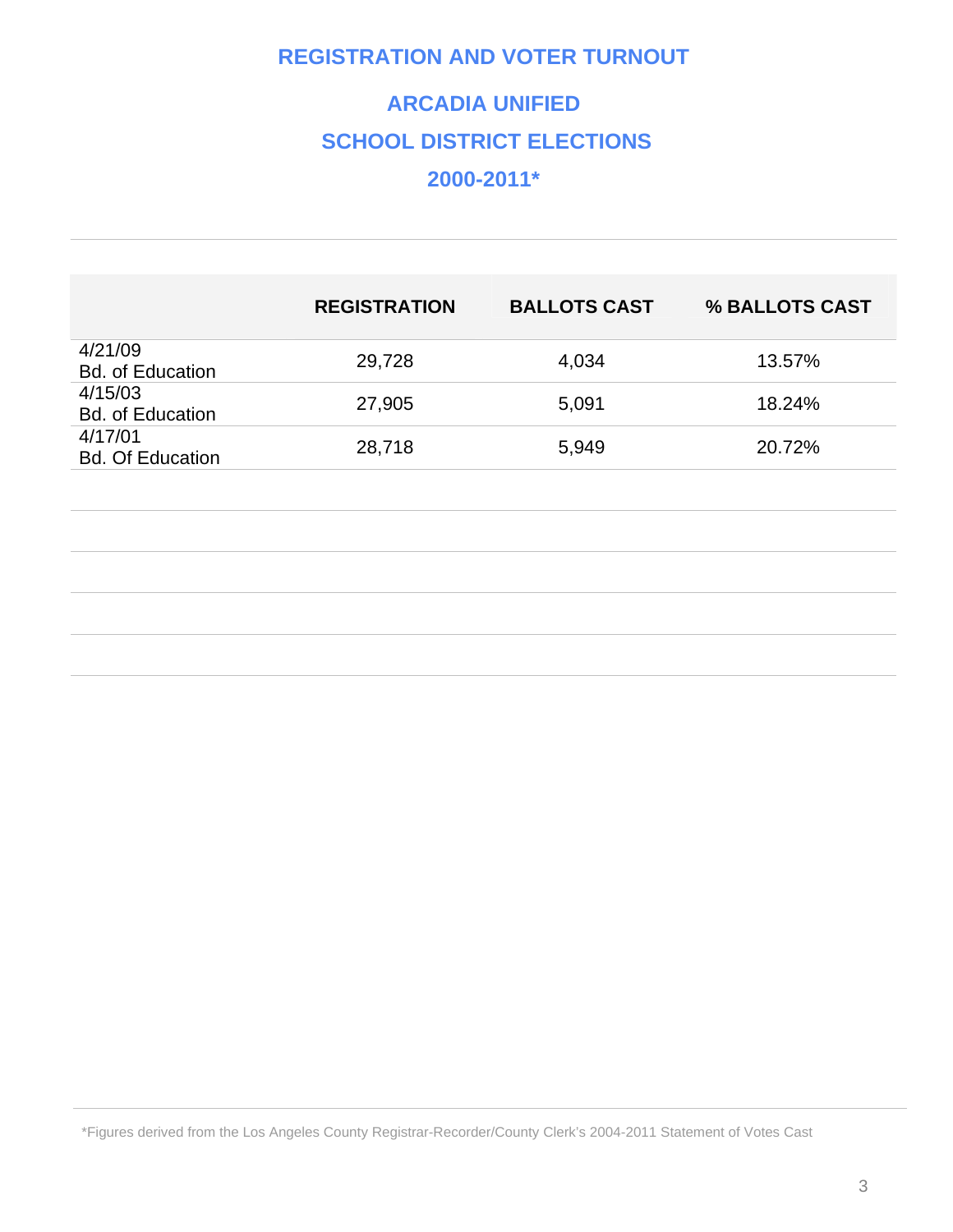## **VOTE BY MAIL**

This is an all mail ballot election. Vote By Mail ballots are automatically sent to qualified registered voters of the district. Vote By Mail Status may be viewed on the RR/CC website [www.lavote.net](http://www.lavote.net/) by selecting the *Voting and Elections* button on the main page and choosing the *Vote By Mail Status* link in the *Quick Links* box of the *Voting and Elections* page.

Additional information regarding voting by mail can be obtained by going online to [www.lavote.net](http://www.lavote.net/) or calling (562) 466-1323.

#### **The deadline for voted ballots to be received by the RR/CC is Tuesday, March 13, by 8:00 p.m.**

NOTE: Voted ballots must be received by the RR/CC no later than 8:00 p.m. on Tuesday, March 13 (postmarks are not acceptable). Unmailed voted ballots may be dropped off between 7:00 a.m. - 8:00 p.m. on Election Day, in person at the RR/CC Headquarters, 12400 Imperial Hwy., Room 3002, Norwalk, CA 90650 or, to the Designated Ballot Drop Location:



### **Replacement Ballots**

If voters damage or lose their ballot, a replacement ballot may be requested by contacting the Vote By Mail Section at (562) 466-1323, weekdays, between the hours of 8:00 a.m. and 5:00 p.m., or in person at the RR/CC Headquarters, 12400 Imperial Hwy., Room 3002, Norwalk, CA 90650, prior to Election Day.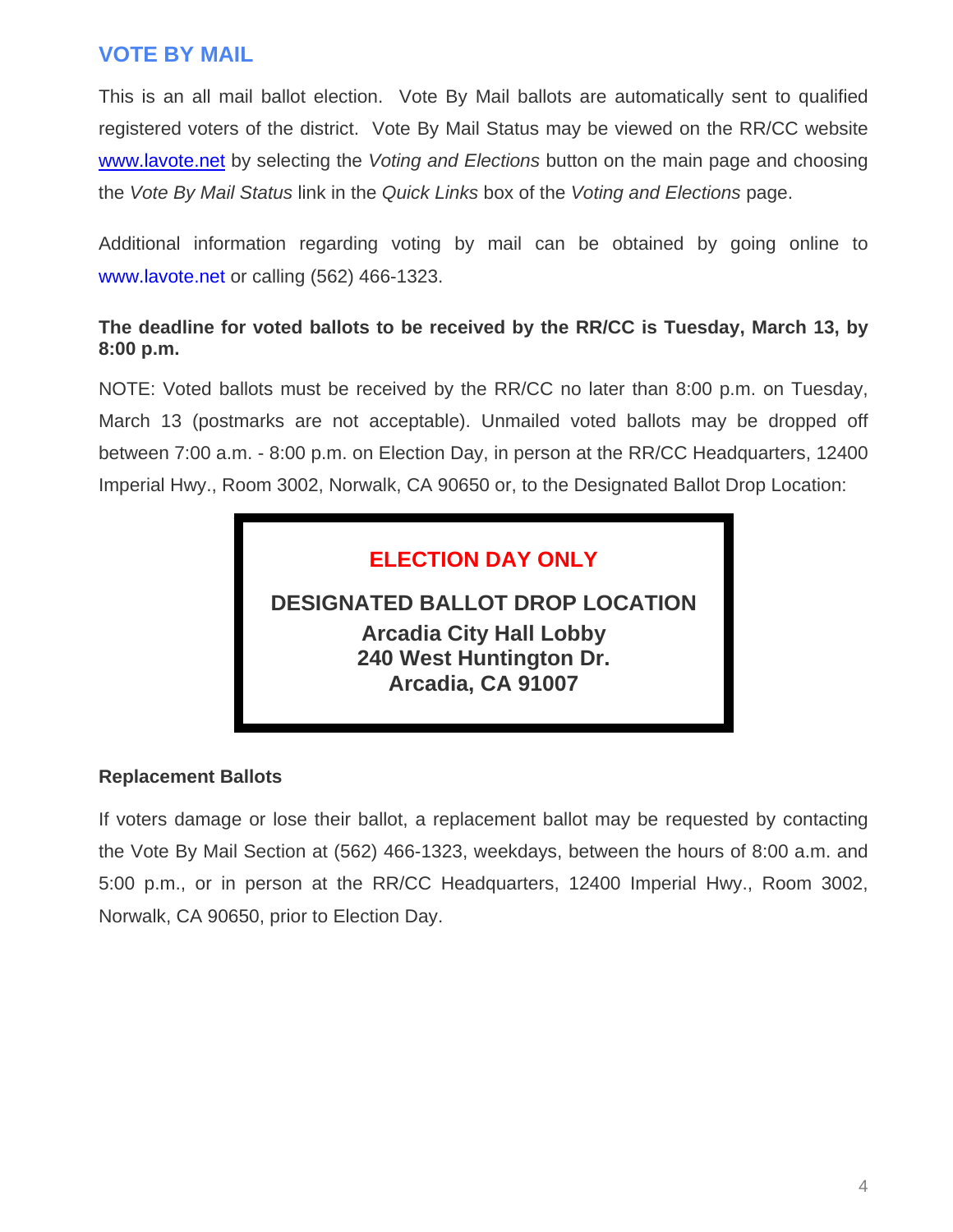## **SAMPLE BALLOT BOOKLETS**

All eligible registered voters in the district are automatically mailed Official Sample Ballot booklets. Voters may also access Sample Ballot content on the RR/CC website [www.lavote.net](http://www.lavote.net/) by selecting the *Voting and Elections* button on the main page and choosing the *View Your Sample Ballot* link in the *Quick Links* box of the *Voting and Elections* page.

## **VOTER INFORMATION**

Voter Registration Status may be viewed on the RR/CC website [www.lavote.net](http://www.lavote.net/) by selecting the *Voting and Elections* button on the main page and choosing the *Voter Registration Status*  link in the *Quick Links* box of the *Voting and Elections* page.

### **ELECTION NIGHT RESULTS – MARCH 13, 2012**

On Election Night, semi-official election results will be available on the RR/CC website at [www.lavote.net.](http://www.lavote.net/) Select the *Election Results* button at the top of the main page.

Semi-Official Vote By Mail election results will be available at approximately 8:15 p.m.

Election night results are always semi-official. Additional ballots are counted in the days following the election including:

- Vote By Mail ballots received through the mail at the RR/CC Office or dropped off at the RR/CC Office or designated Ballot Drop Location at Arcadia City Hall Lobby on Election Day. Signatures on Vote By Mail ballots must be individually verified before processing and tabulation;
- All provisional ballots cast at the RR/CC Office on Election Day which must be individually tabulated and researched to determine eligibility;
- Damaged ballots that the RR/CC is unable to process through its certified Microcomputer Tally System (MTS) which must be duplicated for reprocessing and accurate tabulation.